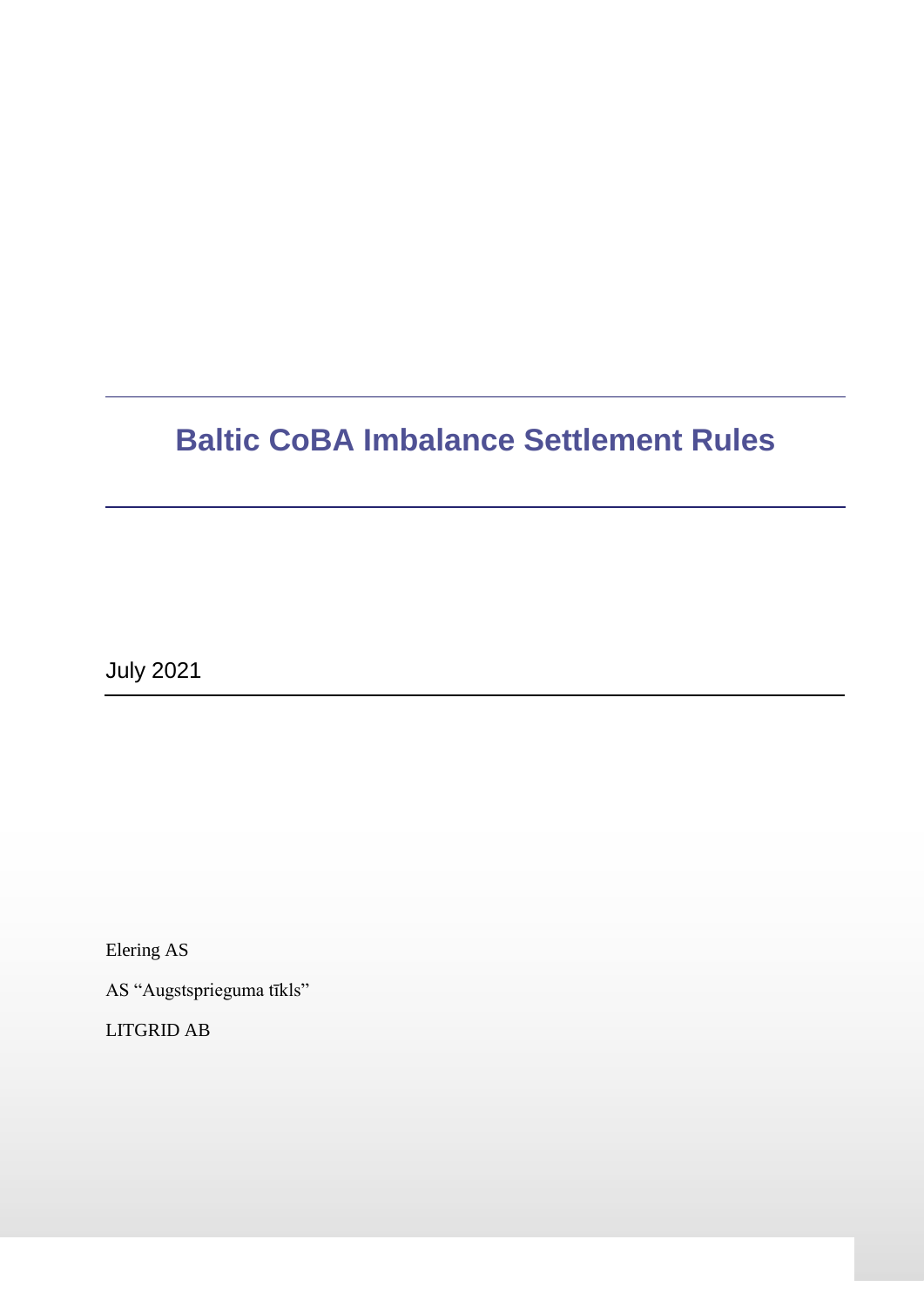# **Contents**

| Article 3 – The calculation of a position, allocated volume, imbalance adjustment and the imbalance 5 |  |
|-------------------------------------------------------------------------------------------------------|--|
|                                                                                                       |  |
| Article 4 – Main components used in the determination of the balancing energy reference price7        |  |
|                                                                                                       |  |
|                                                                                                       |  |
| Article 7 – Additional components used in the calculation of the imbalance price 10                   |  |
|                                                                                                       |  |
|                                                                                                       |  |
|                                                                                                       |  |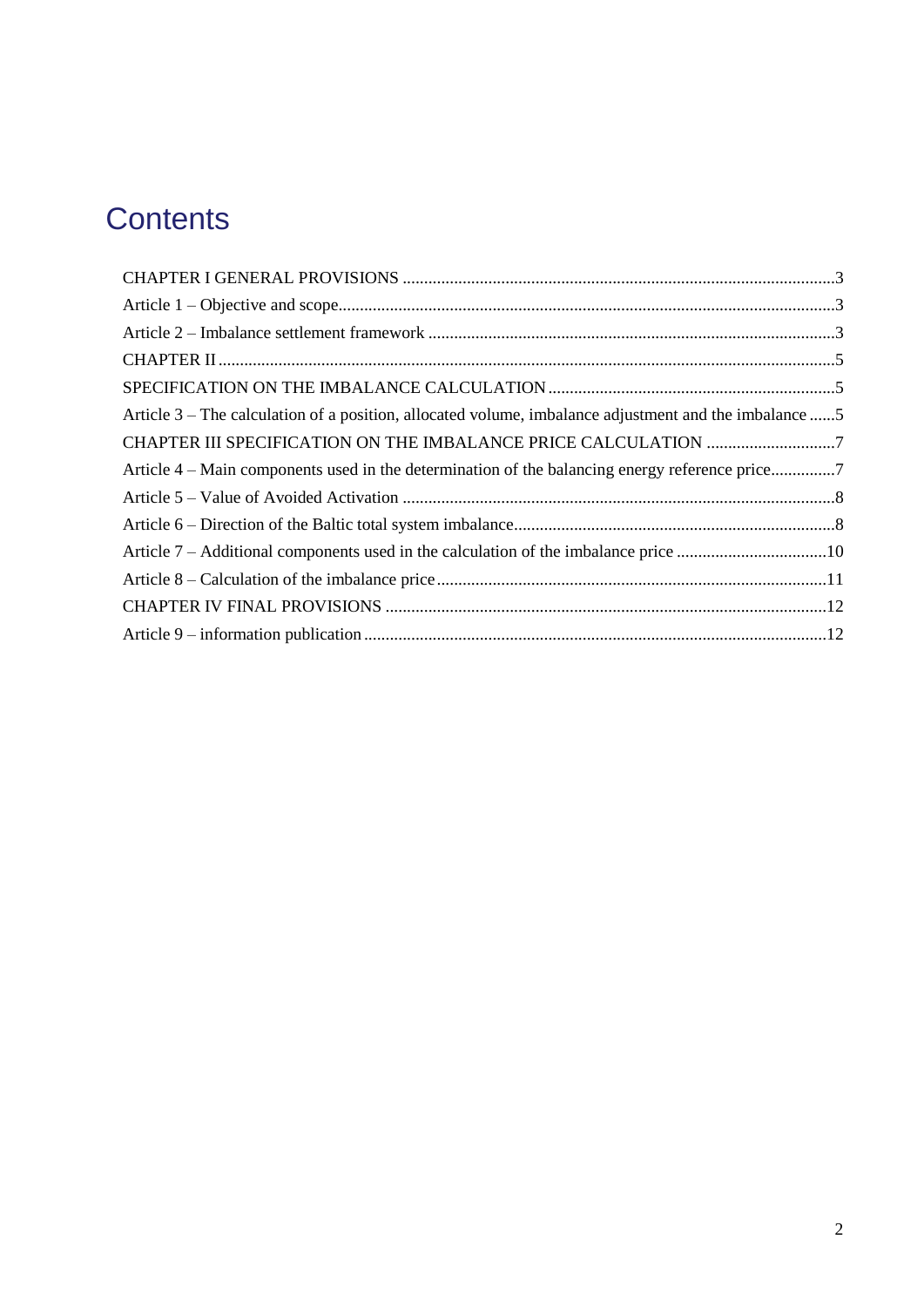## **CHAPTER I GENERAL PROVISIONS**

#### <span id="page-2-1"></span><span id="page-2-0"></span>**Article 1 – Objective and scope**

- (1) The Baltic transmission system operators– Elering AS, AS "Augstsprieguma tīkls", LITGRID AB (hereinafter: Baltic TSOs) apply harmonized imbalance settlement rules for their respective imbalance areas. Rules are in line with Methodology for the harmonisation of the main features of imbalance settlement (hereinafter: MHMI) adopted by the Decision<sup>1</sup> of the Agency for the Cooperation of Energy Regulators (ACER).
- (2) Baltic TSOs have agreed to harmonized imbalance settlement framework that complies with the following principles:
	- (a) TSOs shall not incur neither economic gains nor losses with regards to the financial outcome of the imbalance settlement;
	- (b) imbalance price fully reflects costs and income from balancing services;
	- (c) imbalance price does not include costs for imbalance settlement administration.
- (3) All definitions and abbreviations used in this document must be applied and used as defined in Annex 1 of Baltic TSOs' Agreement on the operation and settlement of the Baltic coordinated balancing area. Annex 1 is publicly available.

#### <span id="page-2-2"></span>**Article 2 – Imbalance settlement framework**

l

(1) The Baltic TSOs shall apply the settlement mechanism for calculating a position, an allocated volume, an imbalance adjustments, imbalance and imbalance price in accordance with the MHMI.

<sup>&</sup>lt;sup>1</sup> ACER Decision on the imbalance settlement harmonisation methodology: Annex I: [https://acer.europa.eu/en/Electricity/MARKET-CODES/ELECTRICITY-BALANCING/10%20ISH/Action%205%20-](https://acer.europa.eu/en/Electricity/MARKET-CODES/ELECTRICITY-BALANCING/10%20ISH/Action%205%20-%20ISH%20ACER%20decision%20annex%20I.pdf) [%20ISH%20ACER%20decision%20annex%20I.pdf](https://acer.europa.eu/en/Electricity/MARKET-CODES/ELECTRICITY-BALANCING/10%20ISH/Action%205%20-%20ISH%20ACER%20decision%20annex%20I.pdf)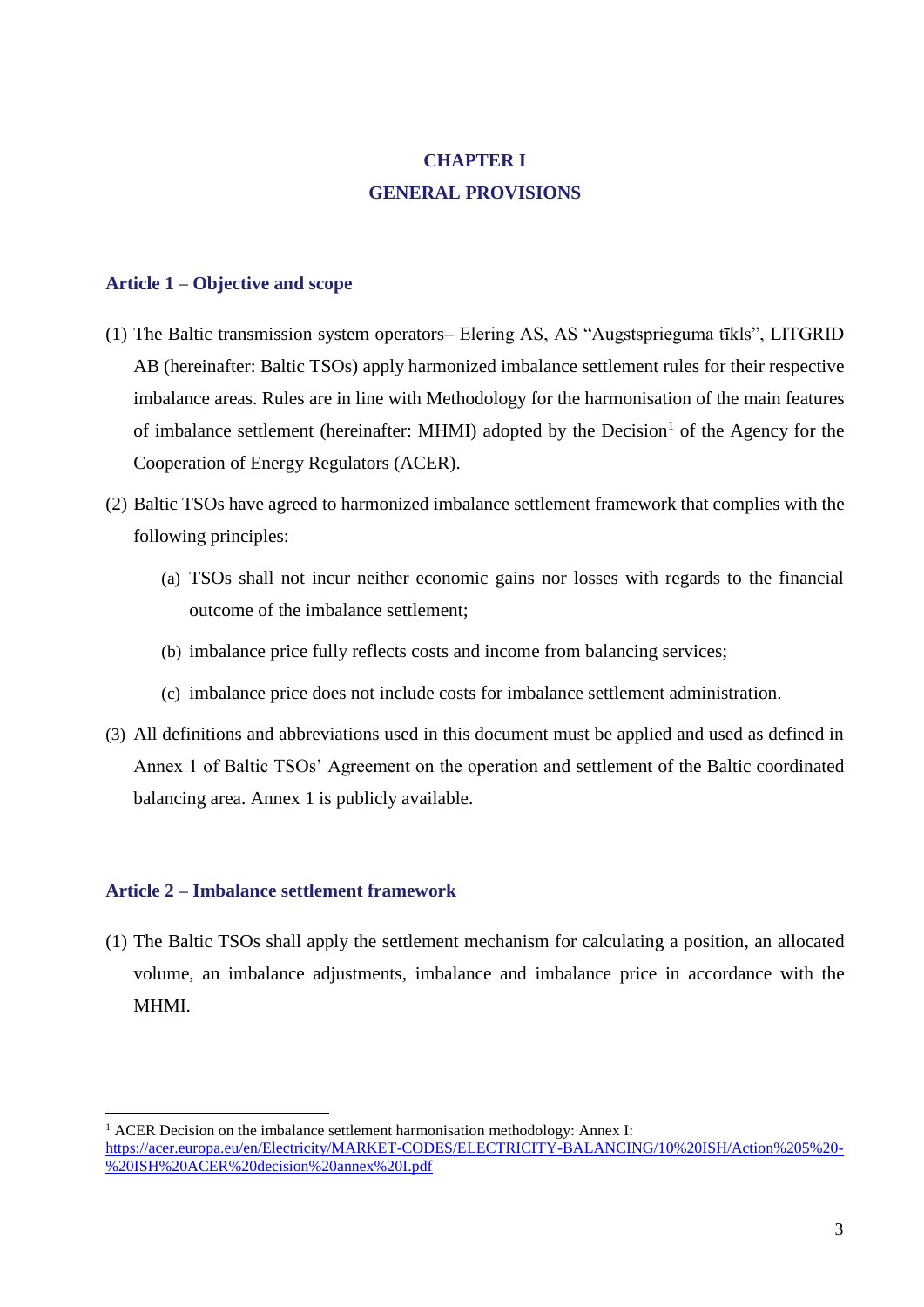- (2) The Baltic TSOs shall apply the single BRP portfolio model, where for the purposes of imbalance settlement calculation, production and consumption are included within the same portfolio.
- (3) Each Baltic TSO within its imbalance area shall calculate the position, allocated volume, imbalance adjustment, and imbalance:
	- (a) for each BRP;
	- (b) for each ISP.
- (4) The Baltic TSOs shall apply a single imbalance price model meaning that BRP imbalances shall be settled with the same imbalance price regardless of the direction of their imbalance.
- (5) The balancing energy reference price is used as one of the main components for the determination of imbalance price and shall be based on area balancing price or the value of avoided activation.
- (6) The calculation of the area balancing price shall follow the rules for calculating the balancing price in accordance with the Baltic balancing market rules.
- (7) Imbalance settlement of balancing area shall be excluded from the common Baltic imbalance settlement, if according to requirements of the Agreement on the operation and settlement of Baltic coordinated balancing area TSO has informed the Nominated TSO and other Baltic TSOs to exclude its area from Baltic CoBA operation and TSO has performed balance control of relevant balance area separately from Baltic CoBA in following events:
	- (a) . upon decision of TSO;
	- (b) in accordance with terms and conditions set by the national legislation.
- (8) The single imbalance price shall be determined:
	- (a) for each ISP;
	- (b) for each Baltic imbalance area;
	- (c) for each imbalance direction.
- (9) Each Baltic TSO shall apply separate settlement mechanism and administrative processes for:
	- (a) imbalance administration cost allocation;
	- (b) collateral handling;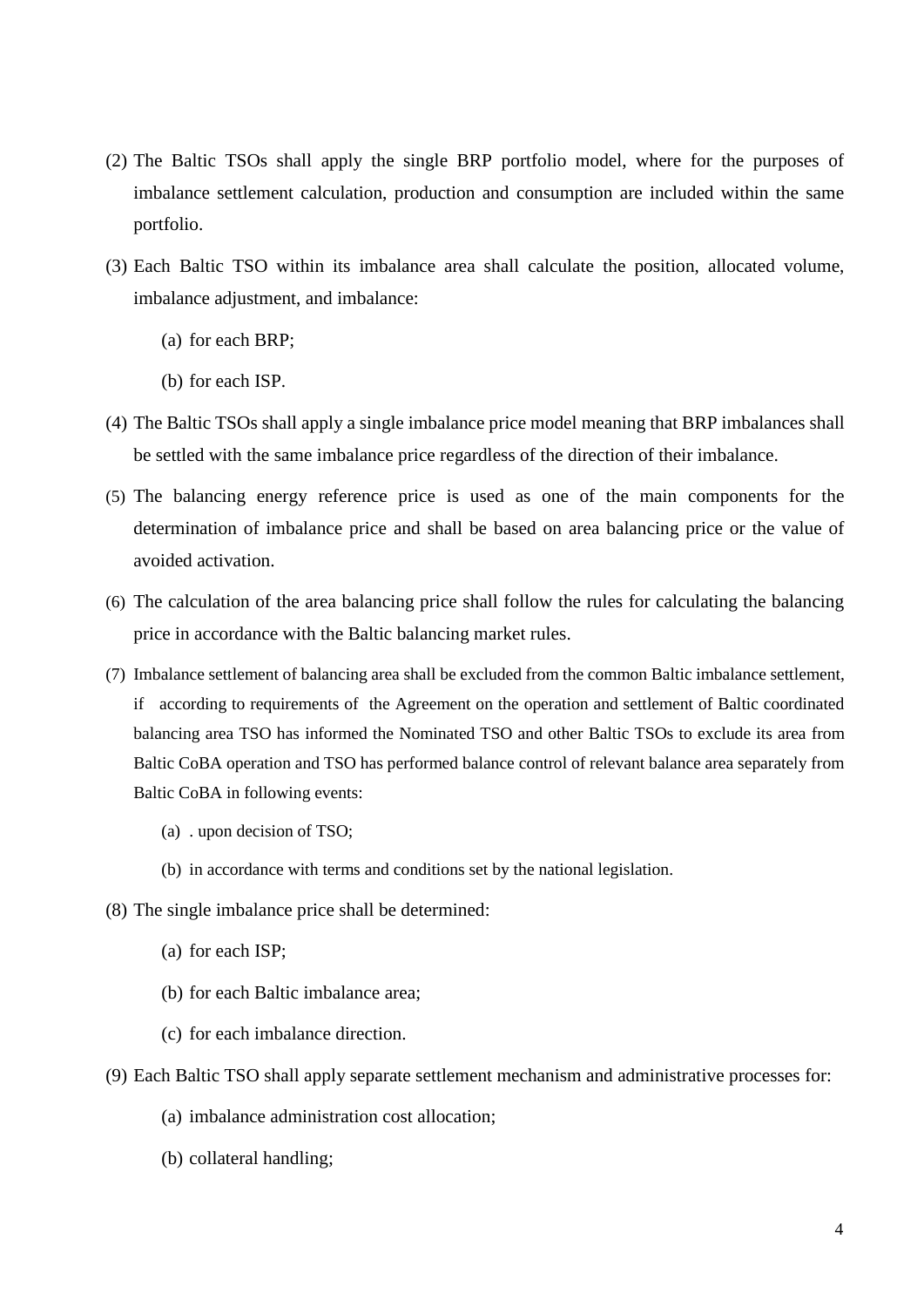- (c) information exchange;
- <span id="page-4-0"></span>(d) settlement deadlines.

#### **CHAPTER II**

#### **SPECIFICATION ON THE IMBALANCE CALCULATION**

## <span id="page-4-2"></span><span id="page-4-1"></span>**Article 3 – The calculation of a position, allocated volume, imbalance adjustment and the imbalance**

- (1) Each Baltic TSO shall calculate within its imbalance area, for each ISP, a single final position for each BRP equal to the net sum of its external and internal commercial trade schedules, whereas:
	- (a) the external commercial trade schedules refer to transactions carried out on organised markets such as the day-ahead and intra-day;
	- (b) the internal commercial trade schedules refer to bilateral transactions between BRPs within an imbalance area.
- (2) Each Baltic TSO shall calculate within its imbalance area, for each ISP, the total allocated volume for each BRP, covering the injections and withdrawals for which this BRP is financially responsible in. The allocated volume shall be calculated as the netted aggregated value of:
	- (a) the volumes that are metered with a granularity of the ISP for the connections to a TSO grid;
	- (b) the volumes that are metered with a granularity of the ISP or in other granularity than ISP for the connections to a DSO grid;
	- (c) where applicable, the aggregated volumes of virtual objects i.e. independent aggregators, that are defined in accordance with the terms and conditions set by the Baltic TSO.
- (3) Each Baltic TSO shall calculate within its imbalance area, for each ISP, the imbalance adjustment to the concerned BRP, as the netted volume of all activated volumes of balancing energy from all activated bids in that imbalance area that have been assigned to this BRP.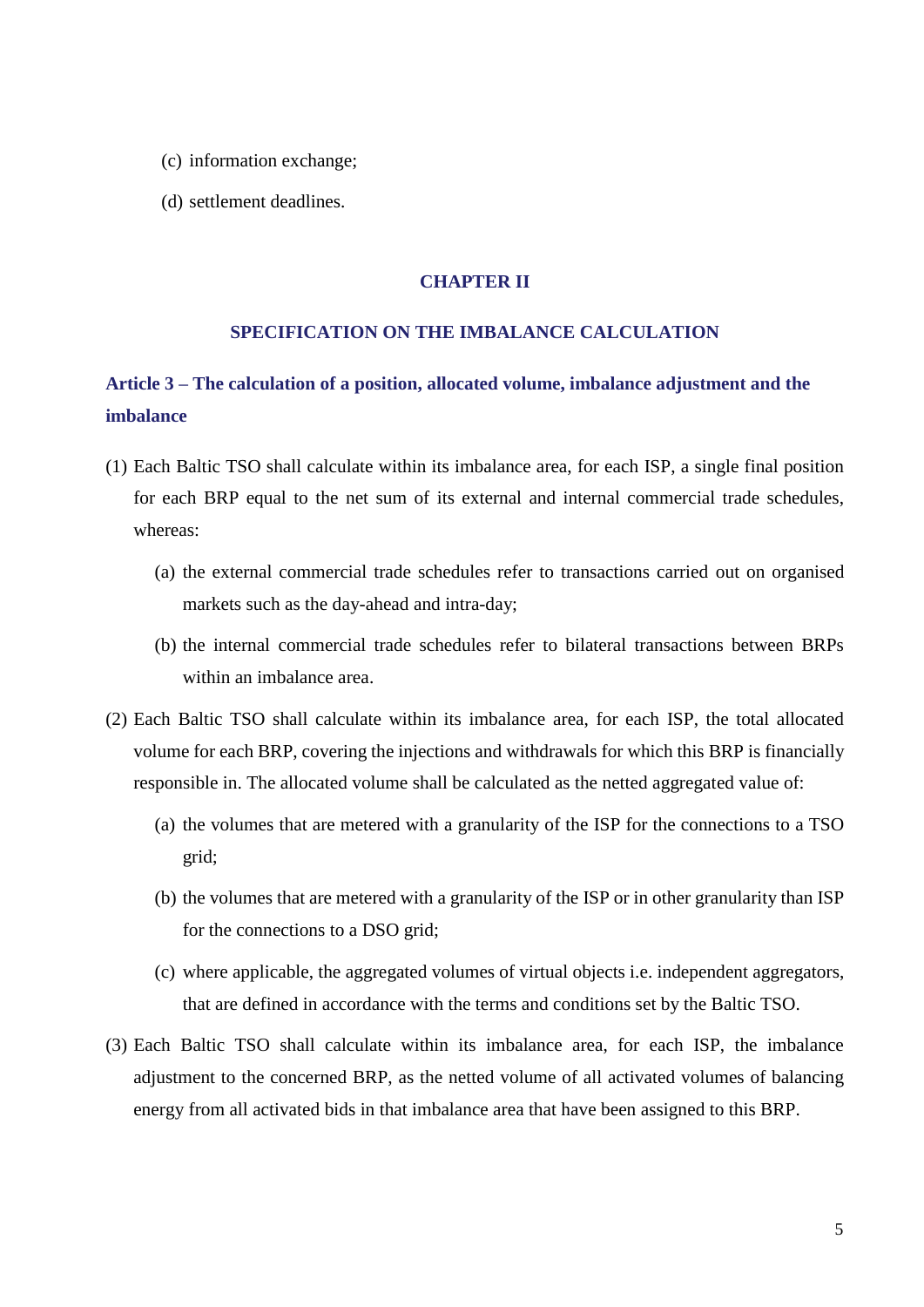- (4) Each Baltic TSO shall calculate within its imbalance area, for each ISP, an imbalance to the concerned BRP, as the energy volume representing the difference between:
	- (a) the final position of that BRP, calculated in accordance with paragraph 1;
	- (b) the allocated volume of that BRP, calculated in accordance with paragraph 2;
	- (c) the imbalance adjustment of that BRP, calculated in accordance with paragraph 3.

(5) The following formula depicts the calculation of an imbalance for a BRP:

$$
E_{imb_t} = E_{alc_t} - E_{fp_t} - E_{adj_t}
$$
, whereas

 $E_{alc_t}$  - allocated volume for BRP in ISP<sub>t</sub>.  $E_{alc_t}$  reflects metered net volume of actual physical generation and consumption within  $ISP_t$  over the metering points within BRP's imbalance area (MWh). For calculation purposes generation volume is assigned positive sign and consumption volume is assigned negative sign.

 $E_{f p_t}$  - final position of BRP in ISP<sub>t</sub>.  $E_{f p_t}$  reflects BRP's declared scheduled net energy volume of commercial transactions on organised markets or between BRPs within a given  $ISP_t$  (MWh). For calculation purposes generation volume is assigned positive sign and consumption volume is assigned negative sign.

 $E_{adj}$  - imbalance adjustment of the BRP in ISP<sub>t</sub>.  $E_{adj}$  reflects the imbalance adjustment applied to that BRP, within a given  $ISP_t$  (MWh). For calculation purposes, relative injection (increase of production and/or decreased of consumption) is assigned a positive sign and relative withdrawal (decrease of production and/or increase of consumption) is assigned a negative sign.

- (6) Each Baltic TSO shall report to the concerned BRP without undue delay the calculated position, the allocated volume, the imbalance adjustment, and the calculated imbalance.
- (7) The final position, the allocated volume, the imbalance adjustment, and the imbalance of a BRP shall be finalised for the previous month no later than set by each Baltic TSOs terms and conditions for BRPs in accordance with Article 18(6)(h) of the EB Regulation.
- (8) Each Baltic TSO shall set up the rules for claiming the recalculation of the imbalance by a BRP in accordance with Article 54(4)(e) of the EB Regulation.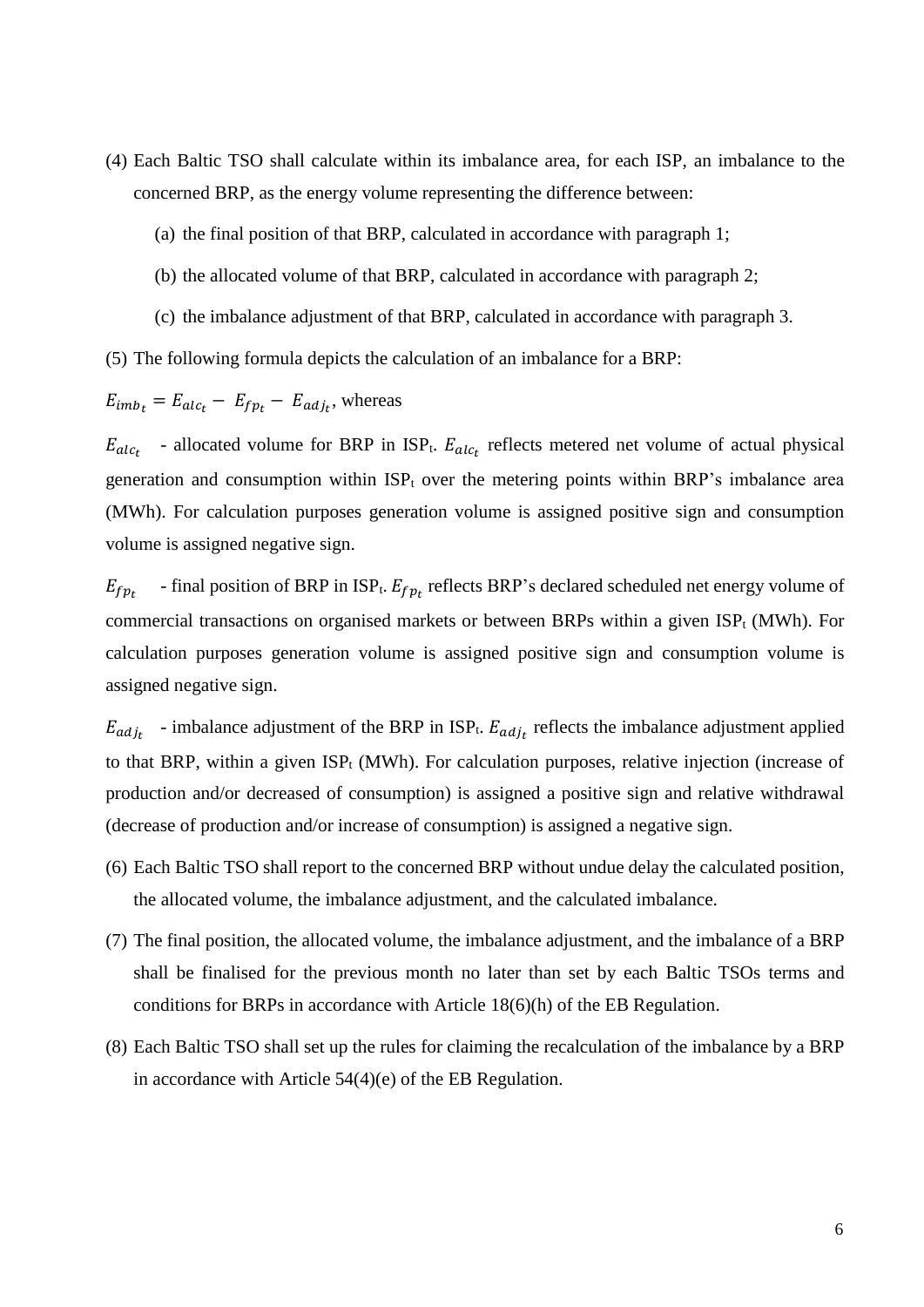#### **CHAPTER III**

#### **SPECIFICATION ON THE IMBALANCE PRICE CALCULATION**

### <span id="page-6-1"></span><span id="page-6-0"></span>**Article 4 – Main components used in the determination of the balancing energy reference price**

- (1) The Baltic TSOs shall use the following components for the determination of the balancing energy reference price for each ISP:
	- (a) the area balancing price for positive or negative balancing energy in each respective imbalance price area calculated according to the Baltic balancing market rules.
	- (b) the value of avoided activation determined pursuant to Article 5 and the direction of the total netted system imbalances of the three Baltic areas - Estonia, Latvia, and Lithuania - (hereinafter: the Baltic total system imbalance) pursuant to Article 6.
- (2) The Baltic TSOs shall set the balancing energy reference price for all imbalances for each ISP and in their respective imbalance price area in one of the following ways depending on the activation of balancing energy for normal activation purposes:
	- (a) in case only positive balancing energy has been activated, the balancing energy reference price for this ISP shall be equal to the area balancing price for positive balancing energy.
	- (b) in case only negative balancing energy has been activated, the balancing energy reference price for this ISP shall be equal to the area balancing price for negative balancing energy.
	- (c) in case both positive and negative balancing energy has been activated, the balancing energy reference price for this ISP shall be determined based on the direction of the Baltic total system imbalance, in accordance with Article 6, and:
		- i. in case the direction of the Baltic total system imbalance is short, the balancing energy reference price for this ISP shall be equal to the area balancing price for positive balancing energy;
		- ii. in case the direction of the Baltic total system imbalance is long, the balancing energy reference price this ISP shall be equal to the area balancing price for negative balancing energy.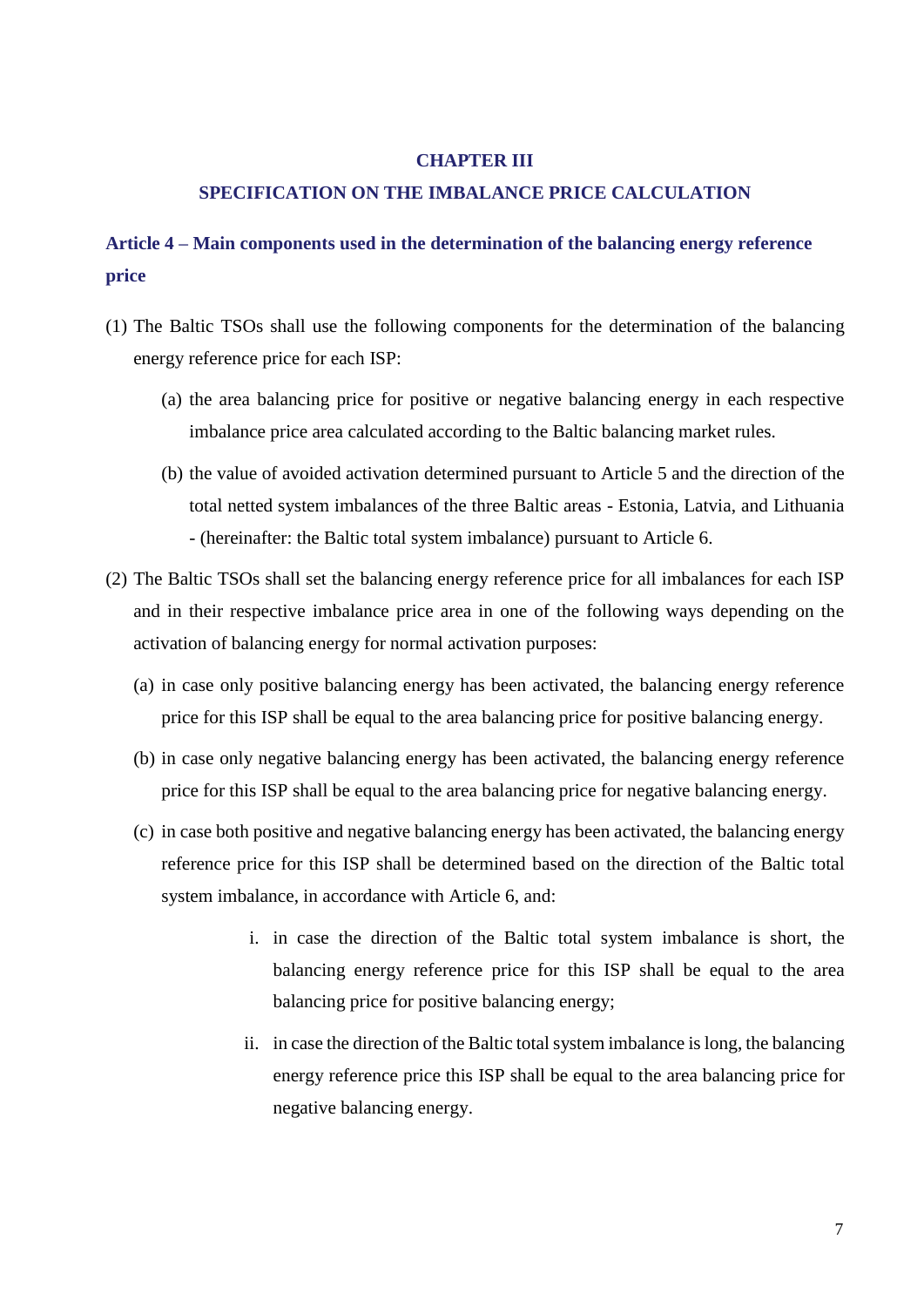(d) in case of no positive or negative balancing energy has been activated, the balancing energy reference price for this ISP shall be equal to the value of avoided activation as determined in Article 5.

#### <span id="page-7-0"></span>**Article 5 – Value of Avoided Activation**

- (1) The Baltic TSOs shall calculate the value of avoided activation for each ISP during which there has been no activation of balancing energy for normal activation purposes, in accordance with Article 6 of the MHMI.
- (2) The Baltic TSOs shall determine the value of avoided activation from either the lowest priced bid for positive balancing energy or highest priced bid for negative balancing energy offered by Baltic BSPs that would have been available for activation from the Baltic CMOL, depending on the direction of the Baltic total system imbalance:
	- (a) in the event the direction of the Baltic total system imbalance is short, the lowest priced bid for positive balancing energy;
	- (b) in the event the direction of the Baltic total system imbalance is long, the highest priced bid for negative balancing energy.
- (3) The value of avoided activation shall be identical in all Baltic imbalance price areas during the respective ISP.
- (4) In the event that during an ISP there are no available bids in the Baltic CMOL, the value of avoided activation shall be zero.

#### <span id="page-7-1"></span>**Article 6 – Direction of the Baltic total system imbalance**

- (1) The Baltic TSOs shall establish the direction of the Baltic total system imbalance, which shall be used to determine the balancing energy reference price during those ISPs where:
	- (a) both positive and negative balancing energy has been activated for normal activation; or
	- (b) neither positive nor negative balancing energy has been activated for normal activation.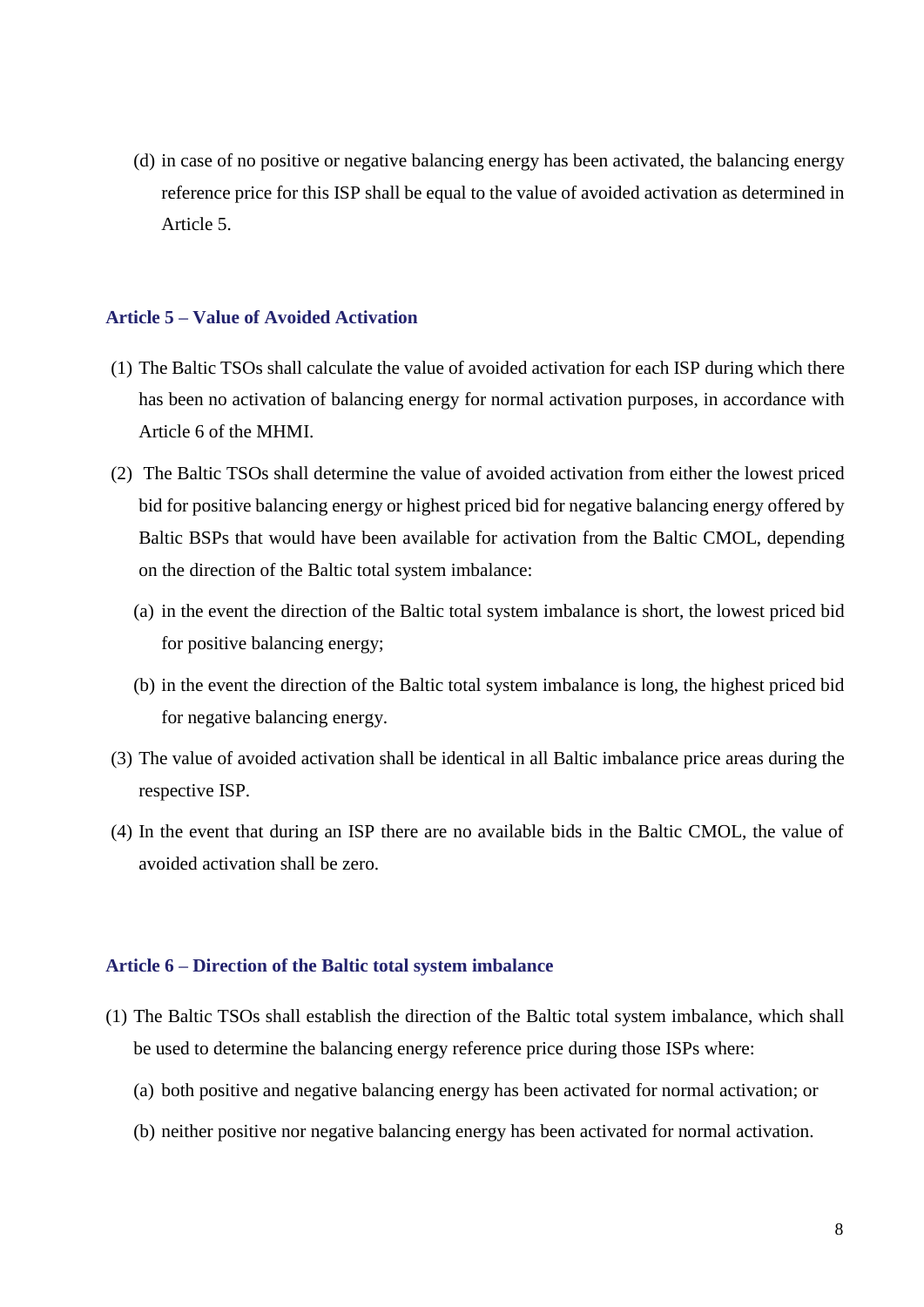- (2) The direction of the Baltic total system imbalance for the ISP shall be established by determining the dominating direction from the following volumes:
	- (a) the aggregated volumes of all positive and negative balancing energy, per direction, activated for normal activation purposes;
	- (b) the total Baltic net volume of unintended exchanges of energy resulting from the settlement within the synchronous area between the TSOs and the Baltic open balance provider, per direction, whereas:
		- i. the positive volume of unintended exchange of energy shall be regarded as the sale of energy by the open balance provider to the TSOs, in order to balance the Baltic imbalance shortage; and
		- ii. the negative volume of unintended exchange of energy shall be regarded as the sale of energy by the TSOs to the open balance provider, in order to balance the Baltic imbalance surplus.
- (3) For the determination of the dominating direction:
	- (a) the aggregated volume for positive direction shall be comprised of the volumes of positive activated balancing energy and positive volume of unintended exchange of energy.
	- (b) the aggregated volume for negative direction shall be comprised of the volumes of negative activated balancing energy and negative volume of unintended exchange of energy.
- (4) The direction of the Baltic total system imbalance shall be considered as:
	- (a) short, when the total sum of positive activated balancing energy and positive volume of unintended exchange of energy is greater than the total sum of negative activated balancing energy and negative volume of unintended exchange of energy – in absolute value;
	- (b) long, when the total sum of negative activated balancing energy and negative volume of unintended exchange of energy – in absolute value – is greater than the total sum of positive balancing energy and positive volume of unintended exchange of energy.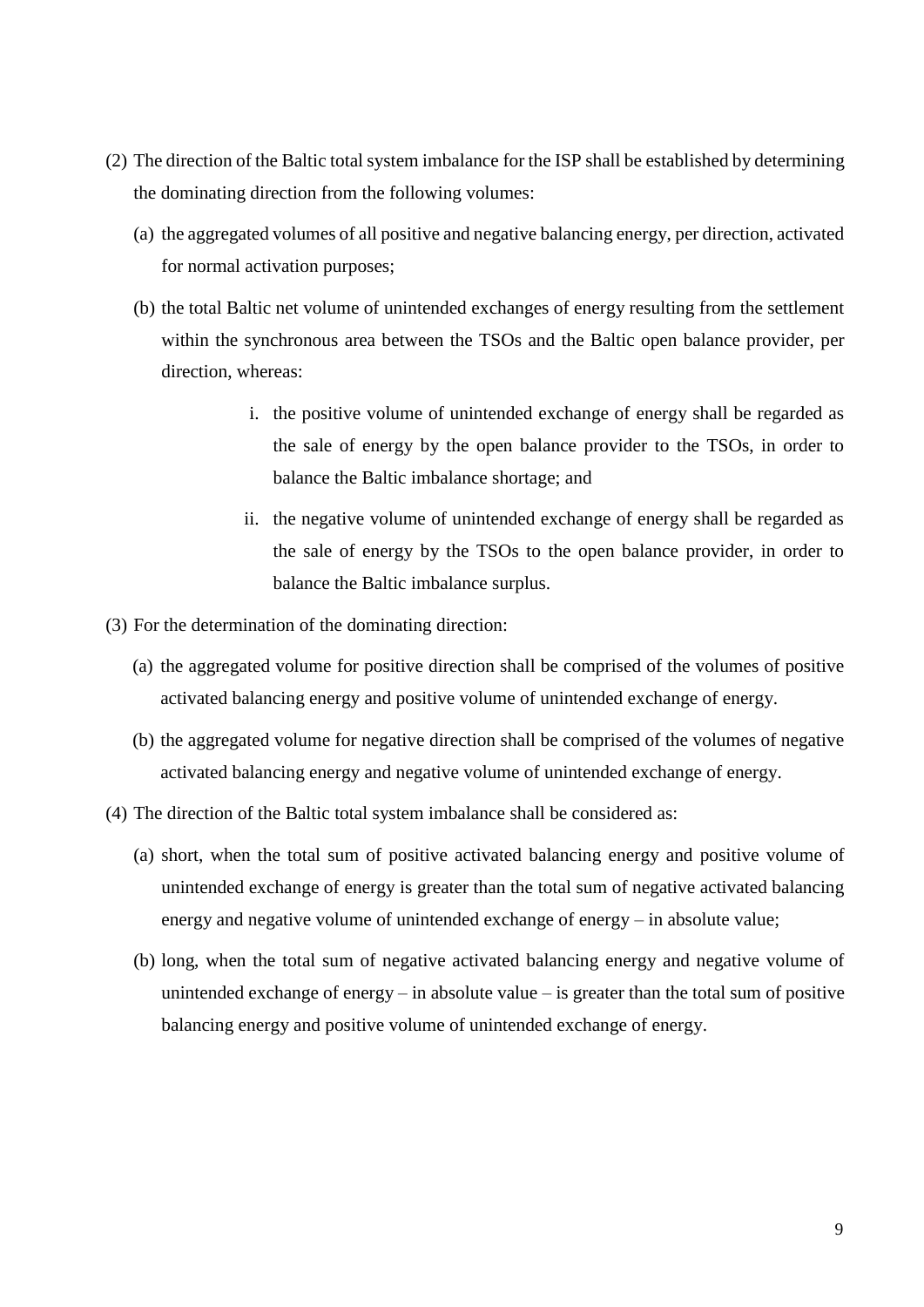#### <span id="page-9-0"></span>**Article 7 – Additional components used in the calculation of the imbalance price**

- (1) The Baltic TSOs shall use an additional component (hereinafter: neutrality component) in the calculation of the imbalance prices in order to ensure the financial neutrality of the Baltic TSOs in accordance with Article 44(1)(e) of the EBGL.
- (2) The neutrality component shall be the same value for each ISP and each imbalance price area within the accounting period.
- (3) The neutrality component shall be calculated by dividing the net volume in absolute value of all Baltic BRP imbalances from which the system imbalance volumes resulting from over activation have been deducted, within the accounting period from the total sum of the following incomes and expenses:
	- (a) total income and expenses resulting from the settlement of balancing energy activated via normal activation with BSPs, and TSO-TSO settlement within the European mFRR platform within the accounting period;
	- (b) total income and expense resulting from the settlement of the unintended exchanges of energy with the open balance provider within the accounting period;
	- (c) total income and expense that the TSOs otherwise would have incurred from the settlement of imbalances with the BRPs based on the balancing energy reference price, within the accounting period.
- (4) The following formula depicts the calculation of the neutrality component:

$$
P_{ntc_t} = \frac{\sum_{t=1}^{T} (C_{bal_t} + C_{OBP_t}) + \sum_{t=1}^{T} \sum_{n=1}^{N} (E_{imb_{t,n}} * P_{bal_{t,n}})}{\sum_{t=1}^{T} \sum_{n=1}^{N} E_{imb_{t,n}} \left| - \sum_{n=1}^{N} O_{imb_{t,n}} \right|^2},
$$
 whereas

 $C_{bal<sub>t</sub>}$  - Total costs (+)/ revenue (-) of activated balancing energy incurred by Baltic TSOs in the  $ISP_t$  (EUR);

 $C_{OBP_t}$  - Total costs (+)/ revenue (-) of energy delivered by/ to open balance provider in the ISP<sub>t</sub> (EUR);

- $E_{imh_{\tau}}$ - BRP's imbalance in  $ISP_t(MWh)$ .
- $O_{imb_{t}}$ - System imbalance resulting from over activation in  $ISP_t(MWh)$ .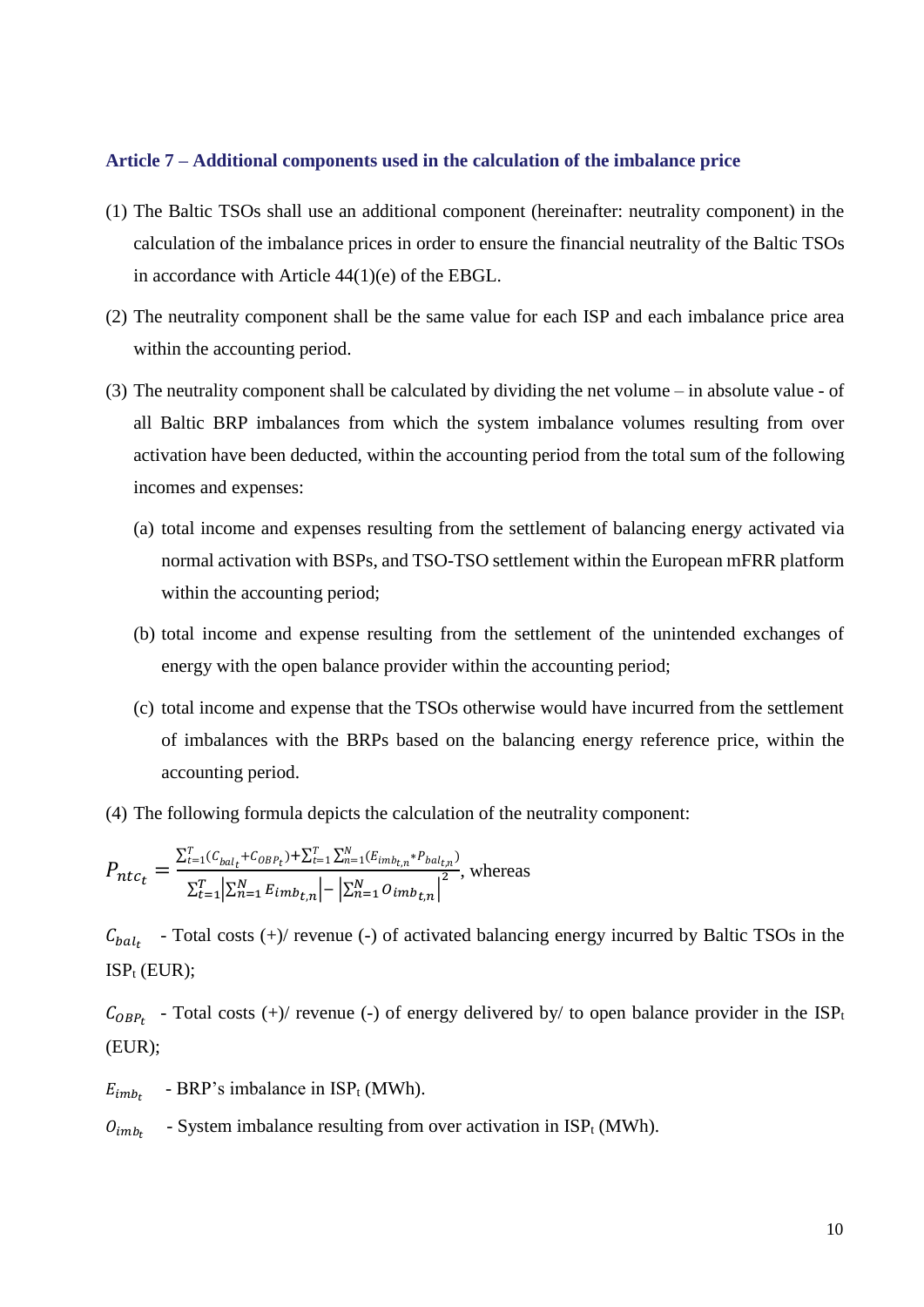$P_{hal_{\tau}}$ - Balancing energy reference price during  $ISP_t(EUR/MWh);$ 

- *N* Total number of BRPs in CoBA;
- *n* Particular BRP.
- (5) The neutrality component shall be published no later than the publication of the imbalance prices.

#### <span id="page-10-0"></span>**Article 8 – Calculation of the imbalance price**

- (1) The Baltic TSOs shall calculate a single imbalance price in accordance with Article 55 of the EBGL.
- (2) The imbalance price shall be calculated from the balancing energy reference price and the neutrality component taking into account the boundary conditions set out in Articles 55(4) and 55(5) of the EBGL.
- (3) The imbalance price shall be calculated by applying the neutrality component to the balancing energy reference price depending on the activation of balancing energy for normal activation:
	- (a) in the event that during an ISP, the Baltic TSOs have activated only positive balancing energy, the neutrality component shall be added to the balancing energy reference price of the respective imbalance price area;
	- (b) in the event that during an ISP, the Baltic TSOs have activated only negative balancing, the neutrality component shall be deducted from the balancing energy reference price of the respective imbalance price area;
	- (c) in the event that during an ISP there is both positive and negative balancing energy activated for normal activation, or that during an ISP there is no balancing energy activated for normal activation, the neutrality component shall be applied to the balancing energy reference price based on the direction of the Baltic total system imbalance: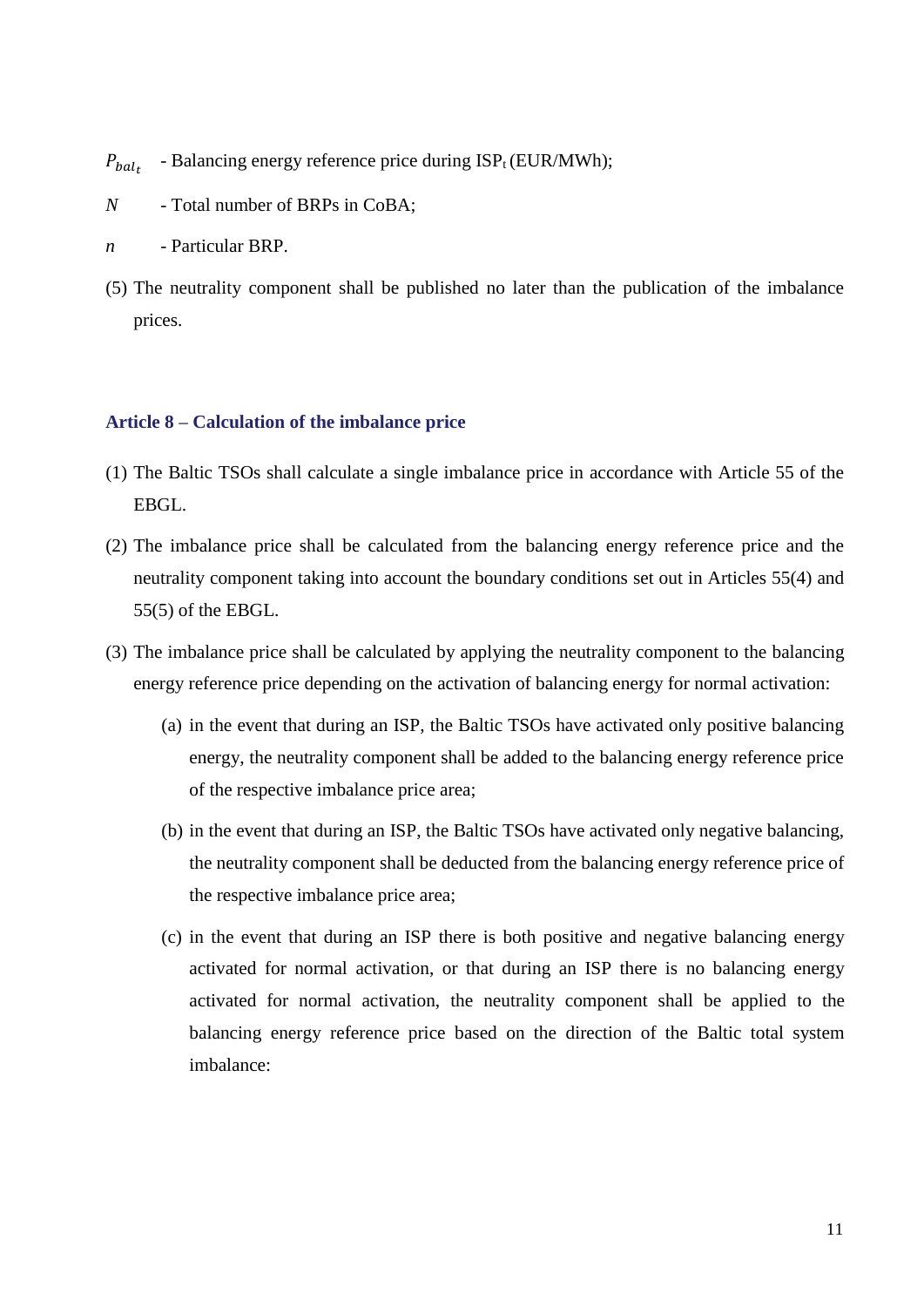- i. in case the direction of the Baltic total system imbalance is short, the neutrality component shall be added to the balancing energy reference price of the respective imbalance price area;
- ii. in case the direction of the Baltic total system imbalance is long, the neutrality component shall be deducted from the balancing energy reference price of the respective imbalance price area.

|                       |    | Calculation if imbalance price depending on the activation of balancing<br>energy. |                              |                                                                                                     |                         |  |
|-----------------------|----|------------------------------------------------------------------------------------|------------------------------|-----------------------------------------------------------------------------------------------------|-------------------------|--|
|                       |    | Positive<br>balancing energy                                                       | Negative<br>balancing energy | Both positive and negative balancing<br>energy or neither positive nor negative<br>balancing energy |                         |  |
|                       |    |                                                                                    |                              | System is in deficit                                                                                | System is in<br>surplus |  |
| <b>BRP</b><br>deficit | in | $P_{imb_t} = P_{bal_t}$                                                            | $P_{imb_t} = P_{bal_t}$      | $P_{imb_t} = P_{bal_t}$                                                                             | $P_{imb_t} = P_{bal_t}$ |  |
| <b>BRP</b><br>surplus | in | $+ P_{ntc_t}$                                                                      | $-P_{ntc_t}$                 | $+ P_{ntc_t}$                                                                                       | $-P_{ntc_t}$            |  |

### **CHAPTER IV FINAL PROVISIONS**

#### <span id="page-11-1"></span><span id="page-11-0"></span>**Article 9 – information publication**

- (1) The Baltic TSOs ensure that information relevant to imbalance price calculations is available on the Baltic Transparency Dashboard and on the central ENTSO-E Transparency platform;
- (2) At least the following information shall be made available on the Baltic Transparency Dashboard: